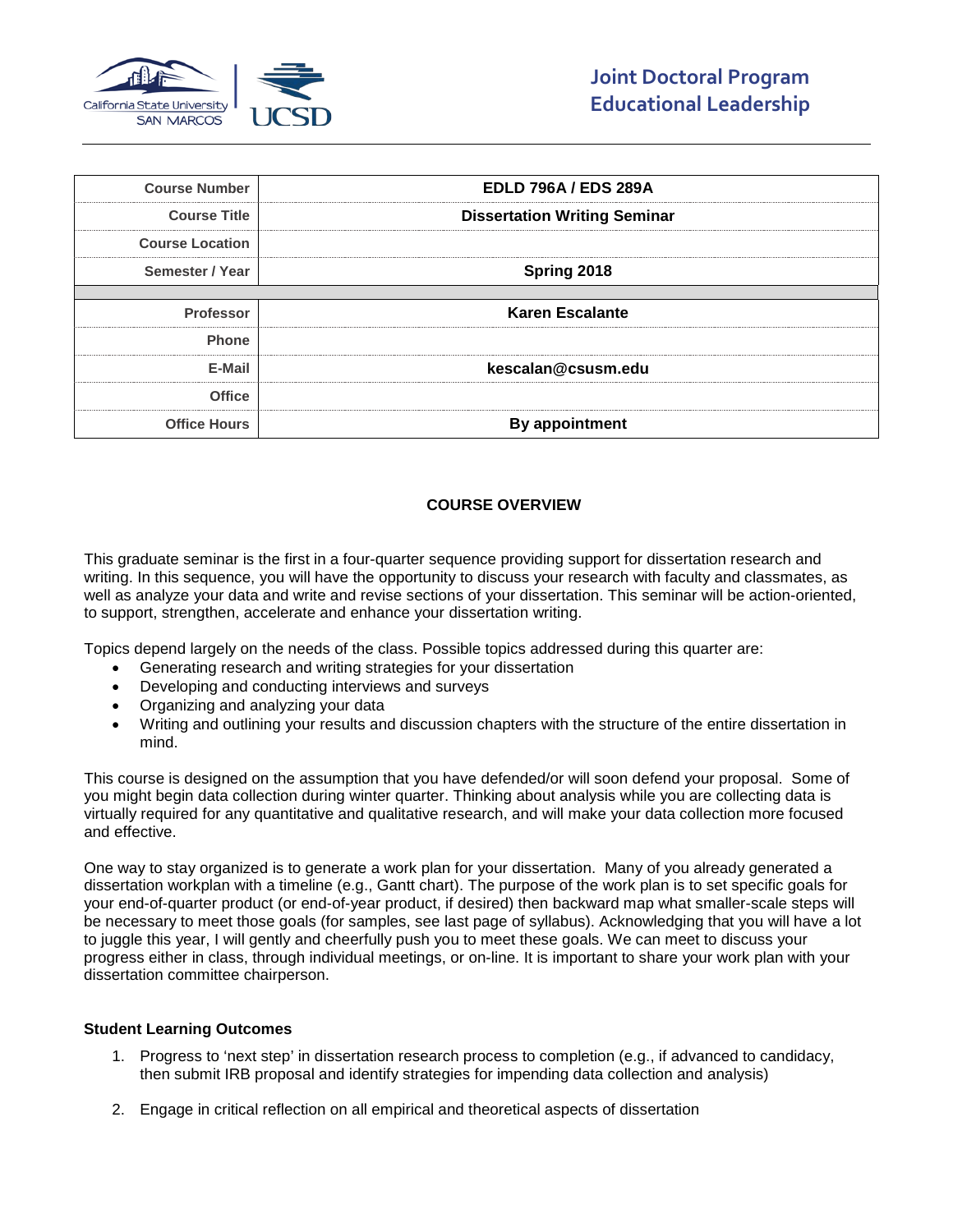# **Program Student Learning Outcomes**

By the end of the program, students will be able to:

- PSLO 1: Demonstrate and engage in critical analysis around creating and sustaining organizational conditions that promote socially just and equitable learning environments. (APPLIED AT AN ADVANCED LEVEL)
- PSLO 2: Use evidence-based decision-making. (APPLIED AT AN ADVANCED LEVEL)
- PSLO 3: Generate and use applied research. (APPLIED AT AN ADVANCED LEVEL
- PSLO 4: Demonstrate and apply leadership skills and dispositions that are applicable to positively impact organizational culture and practice.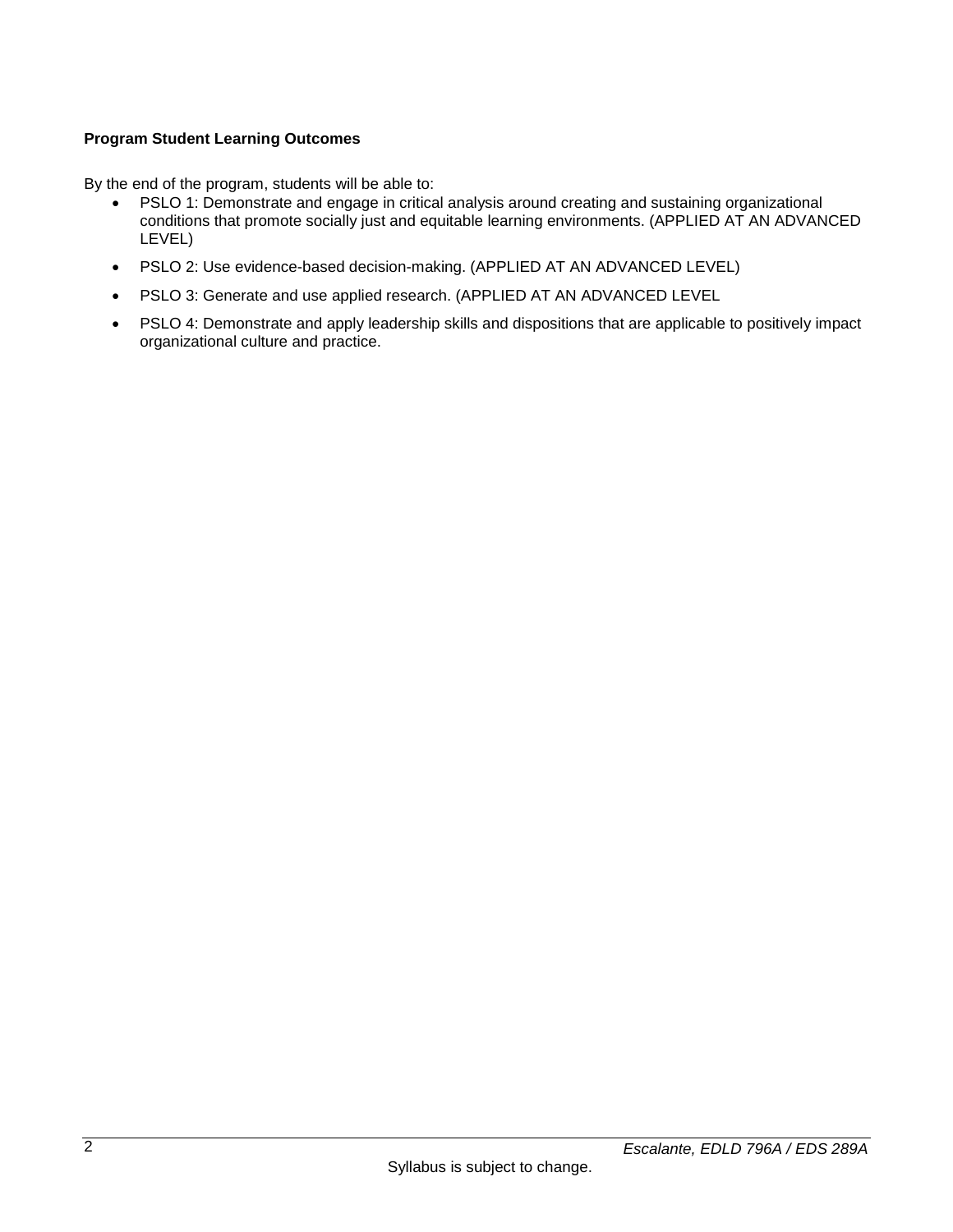# **CSUSM, SCHOOL OF EDUCATION MISSION & VISION STATEMENT**

*(Adopted by SOE Governance Community, January 2013)*

### *Vision*

To serve the educational needs of local, regional, and global communities, the School of Education advances innovative practice and leadership by generating, embracing, and promoting equitable and creative solutions.

### *Mission*

The mission of the School of Education community is to collaboratively transform education. We:

- Create community through partnerships
- Promote and foster social justice and educational equity
- Advance innovative, student-centered practices
- Inspire reflective teaching and learning
- Conduct purposeful research
- Serve the School, College, University, and Community

## **CSUSM, BASIC TENETS OF OUR CONCEPTUAL FRAMEWORK**

- Student centered education
- Research and theory specific to the program field inform practice
- Connections and links between coursework and application
- Strong engagement between faculty and candidates
- Co-teaching clinical practice
- Culturally responsive pedagogy and socially just outcomes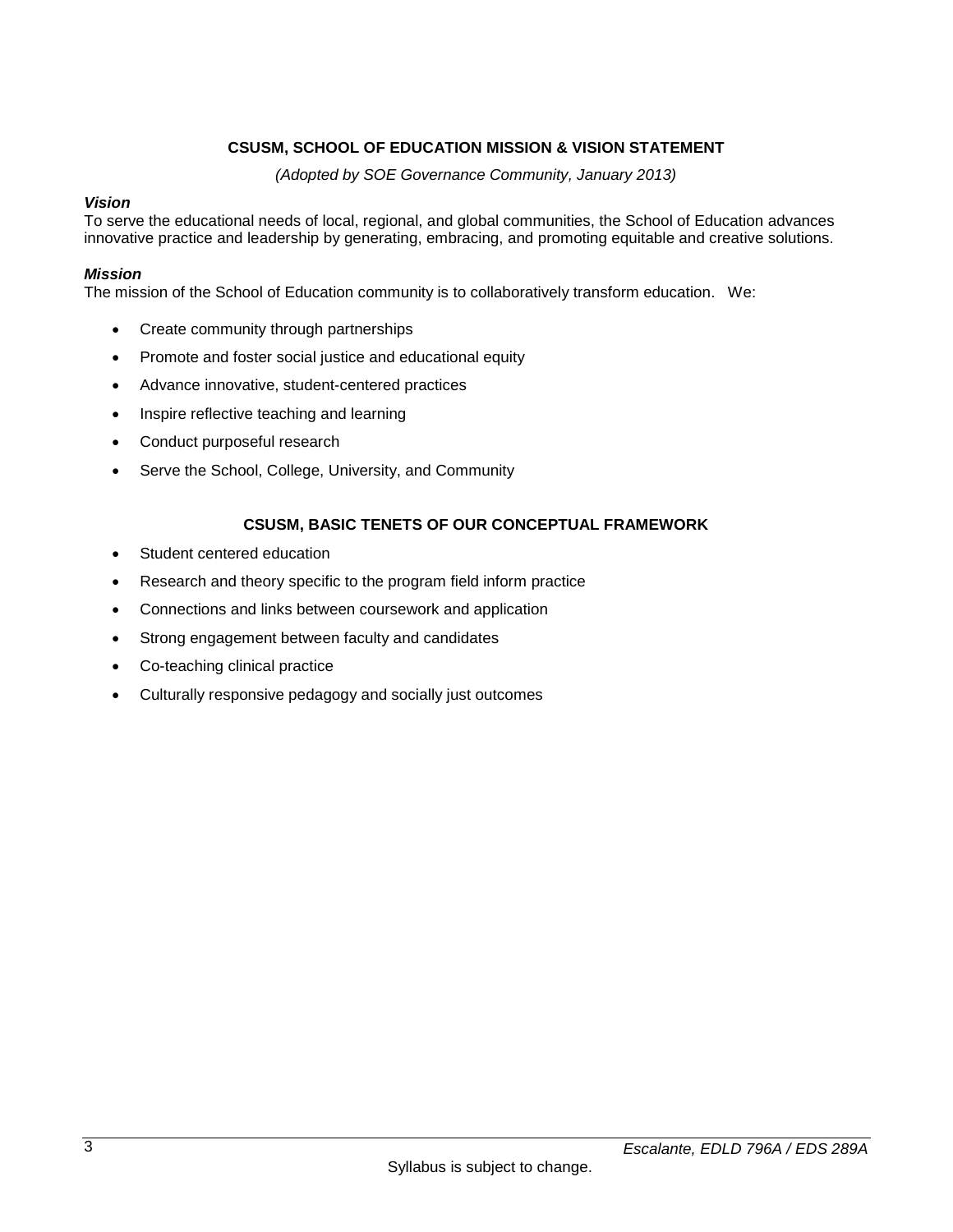## **COURSE DESCRIPTION**

This seminar provides an opportunity for doctoral candidates to present and critique in-progress dissertation research and writing. Topics addressed also will include writing for professional publications and presenting research findings to varied audiences. This is a four-course sequence.

## **GENERAL CONSIDERATIONS**

### **Joint Doctoral Program Attendance Policy**

Students *must* participate in 80% of the course sessions to receive an A for this course. Additional absences may further impact the course grade. If the absence is predictable (e.g. professional obligation) the student should inform the instructor ahead of time. If the absence is unanticipated, the student should initiate contact with the instructor as soon as possible. Notification of an absence does not constitute an excuse.

### **CSUSM Accommodation Services**

Students with disabilities who require reasonable accommodations must seek approval for services by providing appropriate and recent documentation to the Office of Disability Support Services (DSS). This office is in Craven Hall 4300, contact by phone at (760) 750-4905, or TTY (760) 750-4909. Students authorized by DSS to receive reasonable accommodations should meet with their instructor during office hours. Alternatively, in order to ensure confidentiality, in a more private setting.

## **CSUSM Academic Honesty Policy**

"Students will be expected to adhere to standards of academic honesty and integrity, as outlined in the Student Academic Honesty Policy. All written work and oral assignments must be original work. All ideas/materials that are borrowed from other sources must have appropriate references to the original sources. Any quoted material should give credit to the source and be punctuated with quotation marks.

Students are responsible for honest completion of their work including examinations. There will be no tolerance for infractions. If you believe there has been an infraction by someone in the class, please bring it to the instructor's attention. The instructor reserves the right to discipline any student for academic dishonesty in accordance with the general rules and regulations of the university. Disciplinary action may include the lowering of grades and/or the assignment of a failing grade for an exam, assignment, or the class as a whole."

## **OUR LEARNING COMMUNITY**

The following Community Agreements and Teaching/Learning philosophy will serve as the foundational principles by which we relate to each other as we learn together. As a community, we can add specifics to these principles as we need.

### **Community Agreements**

- We speak from our own experience
- We are open to hearing others
- We share air time
- We are willing to have our thinking challenged
- We respect confidentiality
- We share experiences that are issue focused, not necessarily who said it or where
- Each of us participates using a "value added" approach by expanding upon ideas, providing examples, and/or expressing a different perspective.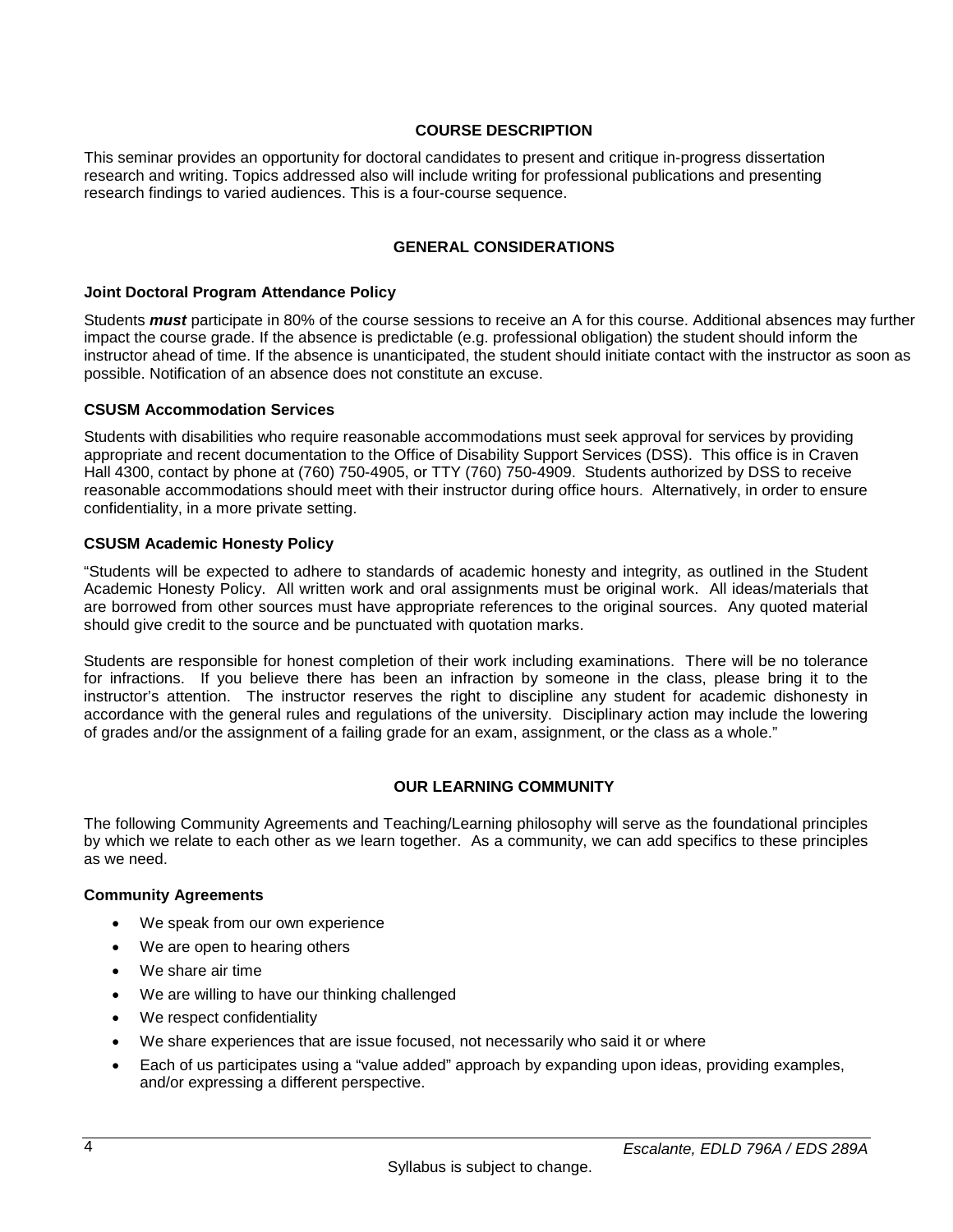# **GRADING STANDARDS**

# **Grading Scale:**

# **General Evaluation/Feedback Rubric**

| Does not meet standards (B or<br>below)                                                | <b>Approaching Standards</b><br>$(A - /B + )$                                    | <b>Meets Standards (A)</b>                                                                                                                                                                                             |
|----------------------------------------------------------------------------------------|----------------------------------------------------------------------------------|------------------------------------------------------------------------------------------------------------------------------------------------------------------------------------------------------------------------|
| • Includes some of the required<br>elements as delineated in the                       | • Includes required elements as<br>delineated in the syllabus                    | • Includes required elements as<br>delineated in the syllabus                                                                                                                                                          |
| syllabus                                                                               | • All components of the                                                          | • All components of the assignment<br>are included<br>• Provides concrete details of the<br>information required for the<br>assignment and makes clear<br>connections to class discussions,<br>readings and activities |
| • Some components of the<br>assignment are included                                    | assignment are included                                                          |                                                                                                                                                                                                                        |
| • Provides a few concrete details of<br>the information required for the<br>assignment | • Provides concrete details of the<br>information required for the<br>assignment |                                                                                                                                                                                                                        |
| • Includes personal viewpoints                                                         | • Includes personal viewpoints                                                   |                                                                                                                                                                                                                        |
| • Organization hard to follow                                                          | • Good organization                                                              | • Insightful commentary using<br>personal viewpoints supported by<br>current learning<br>• Presents clear and logical<br>organization of thoughts                                                                      |
| • Many mechanical errors, including<br>APA format                                      | • Has few, if any, mechanical errors<br>including APA format                     |                                                                                                                                                                                                                        |
| • Hard to read                                                                         | • Holds interest – is interesting to<br>read                                     |                                                                                                                                                                                                                        |
| • Little sentence/vocabulary variety                                                   | • Some sentence/vocabulary variety                                               | • Has few, if any, mechanical errors<br>including APA format                                                                                                                                                           |
|                                                                                        |                                                                                  | • Holds interest – is engaging and<br>thought-provoking to the audience                                                                                                                                                |
|                                                                                        |                                                                                  | • Uses a sophisticated scholar<br>researcher vocabulary and<br>sentence structure                                                                                                                                      |

### **If you are unable to submit an assignment by the due date, it is your responsibility to contact the instructor before the due date.**

This rubric represents general guidelines we will use to evaluate your work. As a doctoral candidate it is critical that you communicate your ideas through multiple formats. The written word is a powerful demonstrator of your knowledge, skills and disposition. Therefore, we hold high expectations of your performance and we are committed to providing you with useful and meaningful feedback that will support your learning and continued development as an educational leader.

In general, we believe a doctoral student:

- Completes all assignments on time and demonstrates the ability to summarize, analyze, and/or reflect at sophisticated and complex levels.
- Varies sources of information for assignments, demonstrating high degree of effort in pursuing varied perspectives around important educational issues.
- Completes all the reading assignments and develops thoughtful and thorough responses.
- Produces work that reveals a strong commitment to self-discovery and learning.
- Produces work at a highly professional level in terms of both writing and content.
- Develops a high-quality presentation, demonstrating significant learning around a contemporary issue.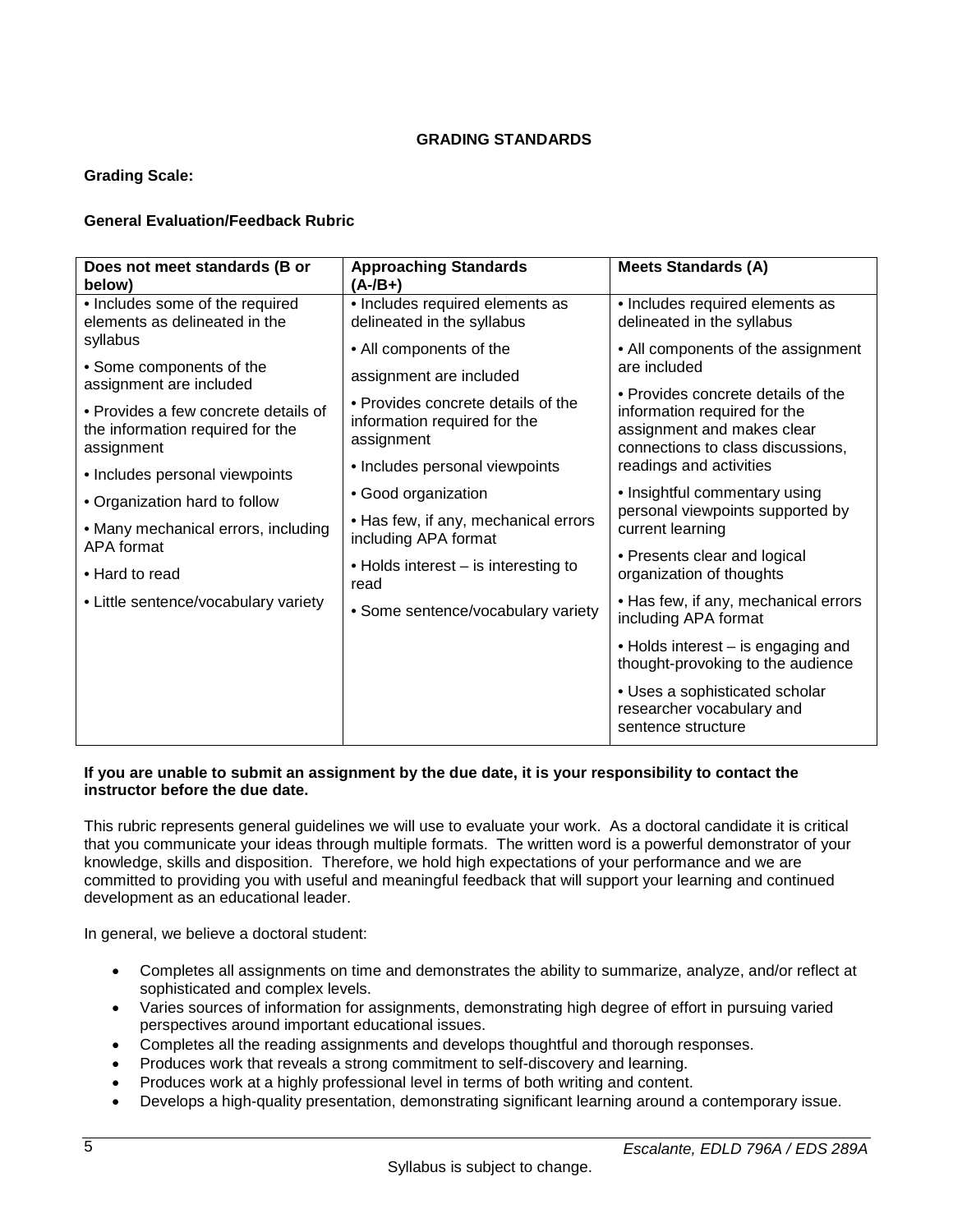- Presents confidently and intelligently, demonstrating effective teaching skills.
- Completes assignments in/out of class with a focus on learning and exploration, pushing him/herself to better understand the profession through quality work.
- Attends every class meeting and is fully engaged during class.
- Pushes him/herself to new understandings by participating in discussions, sharing his/her opinions, and valuing others' perspectives.
- Contributes to the positive environment of the class by respecting all members.

# **COURSE TEXTS AND READINGS**

- American Psychological Association. (2009). *Publication manual of the American Psychological Association (6th ed.)*. Washington, DC: American Psychological Association. **ISBN-13:** 978-1433805615
- UCSD Office of Graduate Studies. (2016-17). *Preparation and submission manual for doctoral dissertations and master's theses "Bluebook."* Available from: [http://ogs.ucsd.edu/\\_files/academic](http://ogs.ucsd.edu/_files/academic-affairs/Dissertations_Theses_Formatting_Manual.pdf)[affairs/Dissertations\\_Theses\\_Formatting\\_Manual.pdf](http://ogs.ucsd.edu/_files/academic-affairs/Dissertations_Theses_Formatting_Manual.pdf)

It is your responsibility to make sure that your dissertation is formatted in order to satisfy Office of Graduate Studies (OGS)/UCSD requirements. If you haven't started to do so, this would be a good time to begin. OGS hosts quarterly formatting workshops to aid in this process. You will also need to schedule two meetings with OGS (Sara Hogue). The 'preliminary' meeting is typically scheduled a couple weeks before your final dissertation defense, while the 'final' meeting is scheduled soon after your final dissertation defense. Please see scheduling guidelines and scheduling calendar: https://gd-calendar.ucsd.edu/

Additionally, before filing your dissertation, you must ensure that it meets ADA (Americans with Disabilities Act) compliance requirements. Carmen Mitchell from CSUSM is in charge of this. Please see website, [https://biblio.csusm.edu/thesis-submission.](https://biblio.csusm.edu/thesis-submission) There is a video to watch, and fairly straightforward formatting requirements. You will want to meet with Carmen Mitchell AFTER your 'final' dissertation meeting with Sara Hogue at OGS/UCSD.

# **COURSE REQUIREMENTS**

Even though we are not meeting a lot, the expectation is that you will be working regularly on your dissertation. One approach is to designate fully a certain amount of time each week, on designated days, to your research.

- **Weekly 'check-ins' (OPTIONAL).** Since we are not meeting weekly, check-ins can be in the form of an electronic 'Reflective Journal.' Your submissions can be reports of what you accomplished in the past week and plans for what you will do in the coming week, as well as comments, challenges, questions that you are grappling with. This should be closely aligned with your work plan, recognizing that mid-course corrections are fine and typical. Please cc your chairperson. For example, your final journal product should be a summary of what you accomplished during the Winter quarter, and a plan for Spring quarter.
- **Participation in class** is highly valued, proactive and collegial. It is important for me to know how each of you is progressing, early in the quarter we will set up an individual meeting. Additionally, you can slot a time for an extended check-in, sharing drafts of sections and receiving feedback, data support, etc. Other activities, some of which may include in-class writing, or brief out of class writing, will also constitute participation. (50%)
- **Submission of dissertation 'products'.** This is a graduate seminar with the grade being based on demonstrable effort toward accomplishing your dissertation goals as outlined in your work plan, a weekly research/reflective journal, and any writing (e.g. proposal, IRB proposal, drafts of chapters), data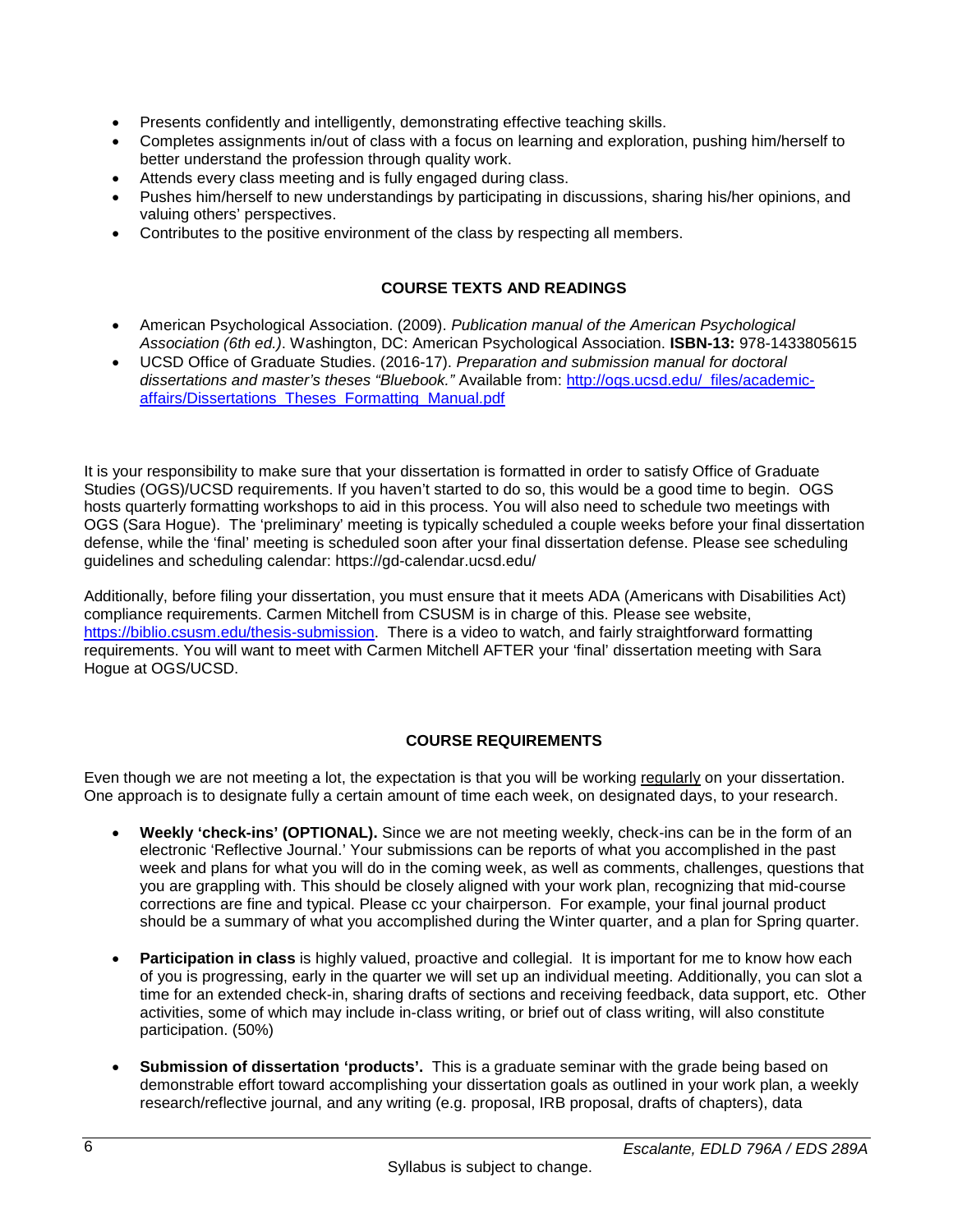collection documents (e.g. transcribed interviews), or data analysis documents as outlined in your research plan. (50%)